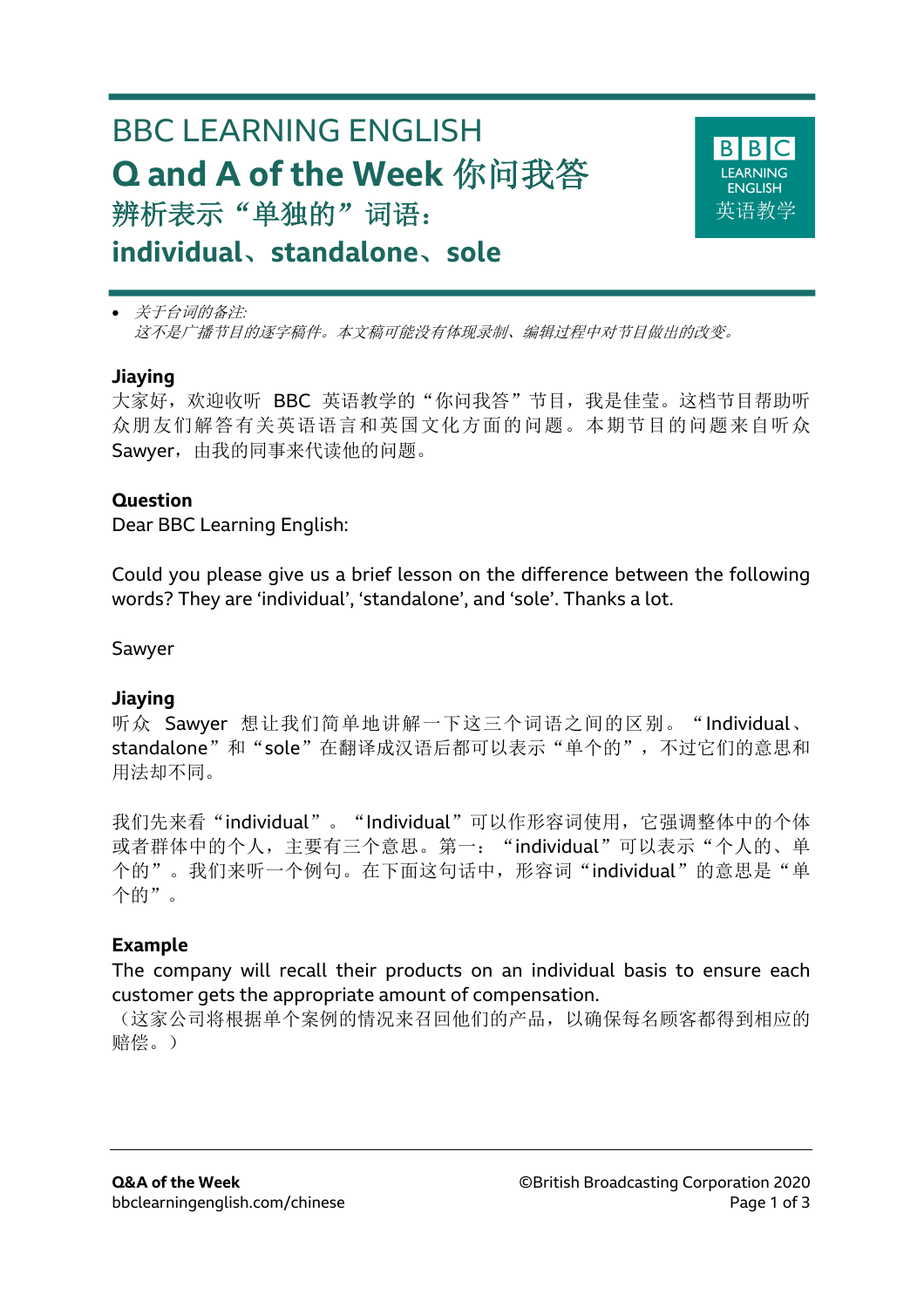#### **Jiaying**

在这句话中,搭配"on an individual basis"当中的形容词"individual"强调公司将 按照每个案例的具体情况来赔偿顾客的损失,而不是一次性地召回所有的产品。

接着,我们来看形容词"individual"的第二个意思:它可以表示"个人的"。比如, 下面这个例句的意思是: "倾听学生们的个人需求是这所学校的责任。"

# **Example**

It is the school's responsibility to listen to their students' individual needs.

# **Jiaying**

在这句话中,形容词"individual"突出了学生们各自的需求,而不是学生群体的整 体需求。

形容词"individual"的第三个意思是:它可以用来称赞某个人的性格特质、做事方 式、风格等等"有个性,与众不同"。在下面这个句子当中,形容词"individual" 的意思是"独特的"。

# **Example**

I love this singer! She is not only incredibly talented, but true to her individual style.

(我太喜欢这名歌手了!她不仅才华横溢,而且还忠于自己与众不同的风格。)

# **Jiaying**

这句话的说话者喜欢这名歌手的原因是: 她忠于自己的"individual style (与众不同 的风格)"。形容词"individual"强调歌手的风格独特,有个性,不随大流。

说完了"individual",我们来讲解形容词"standalone"的意思。"Standalone" 强调某物不依赖、不需要其它事物的支持。我们多在谈论与计算机和科技有关的话题 中使用"standalone", 它表示"硬件、软件、应用程序等等是可以独立运行的"。 我们来听一个和应用程序有关的例句。在这句话中,形容词"standalone"表示"可 独立运行的"。

# **Example**

The tech company is launching a standalone fitness app this winter. (这家科技公司将于今年冬天推出一款可独立运行的健身类应用程序。)

# **Jiaying**

在这句话中,形容词"standalone"表示"应用程序不依赖其它功能的支持就可以独 立脱机运行"。